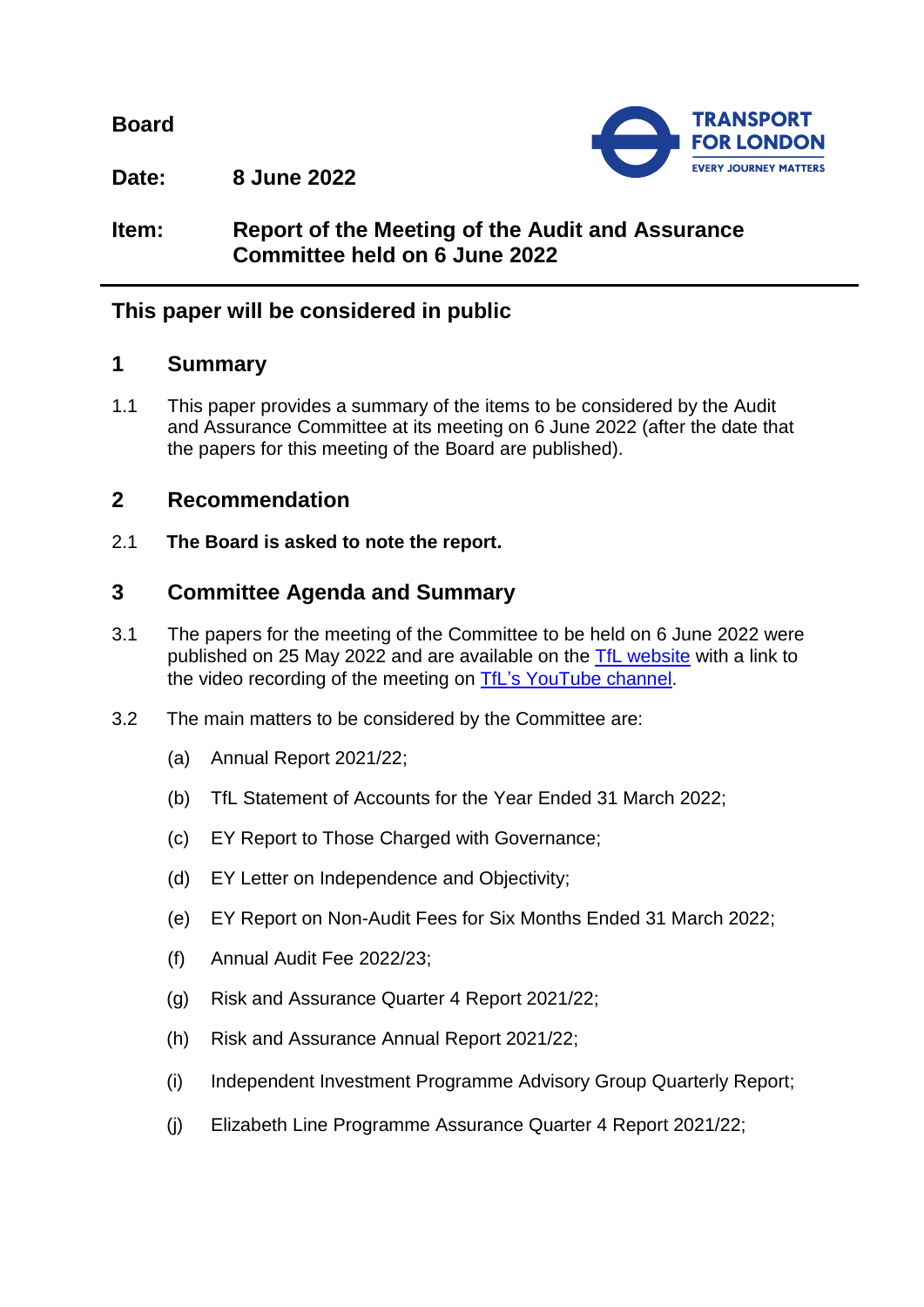- (k) Review of Governance and the Annual Governance Statement for Year Ended 31 March 2022;
- (l) Legal Compliance Report (1 October 2021 31 March 2022);
- (m) Finance Control Environment Trend Indicators; and
- (n) Register of Gifts and Hospitality for Members and Senior Staff.
- 3.3 A summary of the items to be considered and decisions to be taken is provided below. The more detailed minutes of the meeting will be published ahead of the meeting of the Committee on 21 September 2022.

## **4 Issues to be Discussed – 6 June 2022**

### **Annual Report 2021/22**

4.1 The Committee is asked to note the Annual Report and the delegation to the Chief Customer and Strategy Officer to make any adjustments prior to submission to the Board in July 2022.

## **TfL Statement of Accounts for Year Ended 31 March 2022**

4.2 The Committee is asked to note the draft Statement of Accounts and the delegation to the Chief Finance Officer to make any adjustments arising from the ongoing audit work prior to submission to the Board in July 2022.

### **EY Report to Those Charged with Governances**

4.3 The Committee is asked to note the annual EY Report to Those Charged with Governance.

### **EY Letter on Independence and Objectivity**

4.4 The Committee is asked to note the EY letter stating their independence and objectivity.

### **EY Report on Non-Audit Fees for Six Months Ended 31 March 2022**

4.5 The Committee is asked to note the EY fees on non-audit fees for six months ended 31 March 2022.

### **Annual Audit Fee 2022/23**

4.6 The Committee is asked to note EY's annual audit fee for 2022/23.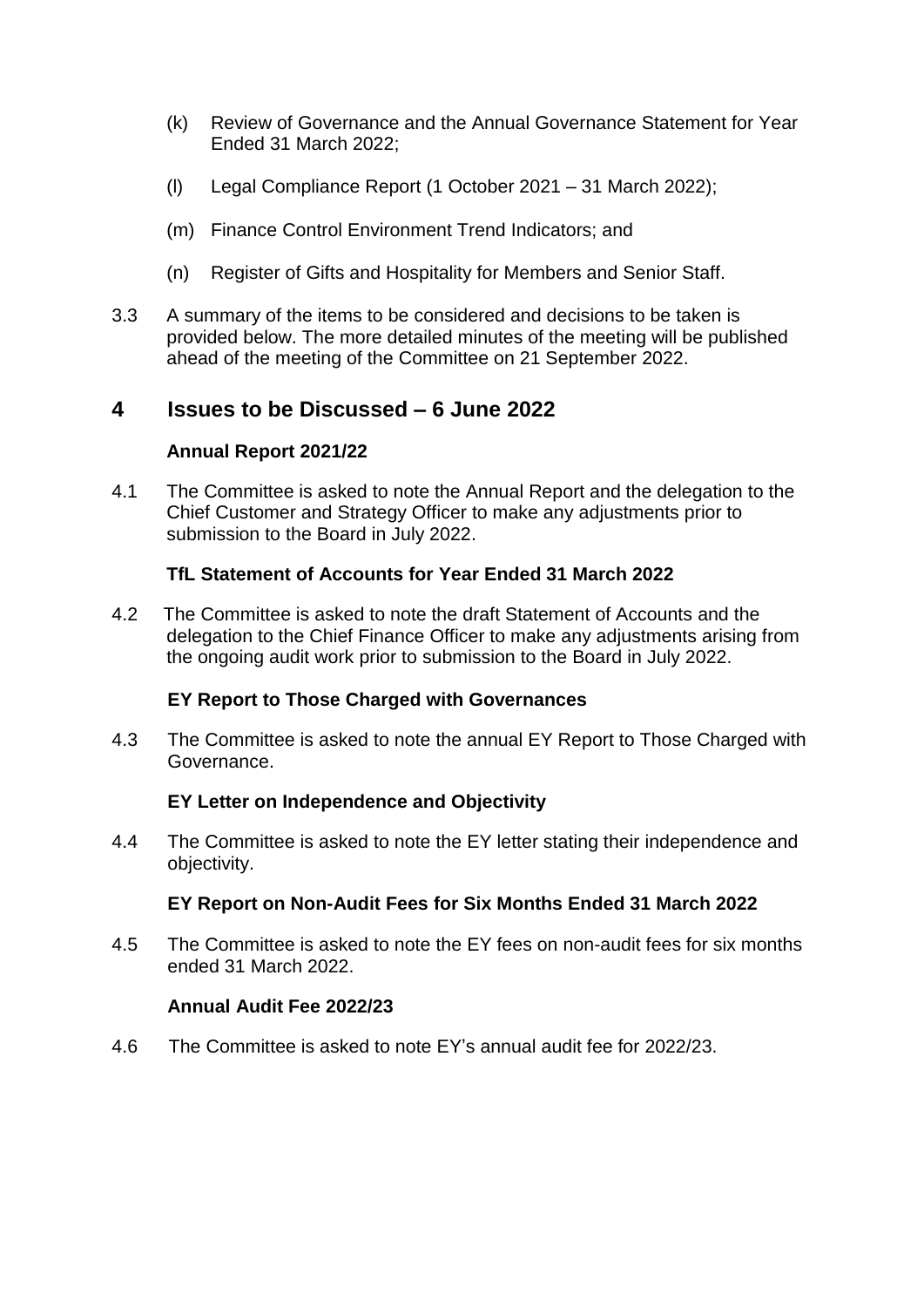## **Risk and Assurance Quarter 4 Report 2021/22**

4.7 The Committee is asked to note the work completed by the Risk and Assurance Directorate during Quarter 4 of 2021/22 (12 December 2021 to 31 March 2022) (Q4), the work in progress and planned to start, and other information about the Directorate's activities.

## **Risk and Assurance Annual Report 2021/22**

4.8 The Committee is asked to note the Risk and Assurance Annual Report 2021/22.

## **Independent Investment Programme Advisory Group Quarterly Report**

4.9 The Committee is asked to note the quarterly report and management response.

## **Elizabeth Line Programme Assurance Quarter 4 Report 2021/22**

4.10 The Committee is asked to note the quarterly update on the Elizabeth line programme assurance.

### **Review of Governance and the Annual Governance Statement for Year Ended 31 March 2022**

4.11 The Committee is asked to approve the Annual Governance Statement, for signing by the Chair of TfL and the Commissioner, for inclusion in the 2021/22 Annual Report and Accounts. It is also asked to note the progress against the 2021/22 improvement plan and the proposed 2022/23 improvement plan.

## **Legal Compliance Report (1 October 2021 – 31 March 2022)**

4.12 The Committee is asked to note the Legal Compliance Report covering the period 1 October 2021 to 31 March 2022.

### **Finance Control Environment Trend Indicators**

4.13 The Committee is asked to note the report on Q4 Financial Control Environment Trend Indicators for Finance, Business Services and Procurement.

### **Register for Gifts and Hospitality for Members and Senior Staff**

4.14 The Committee is asked to note the quarterly update on the register of gifts and hospitality for Members and senior staff.

### **List of appendices to this report:**

None